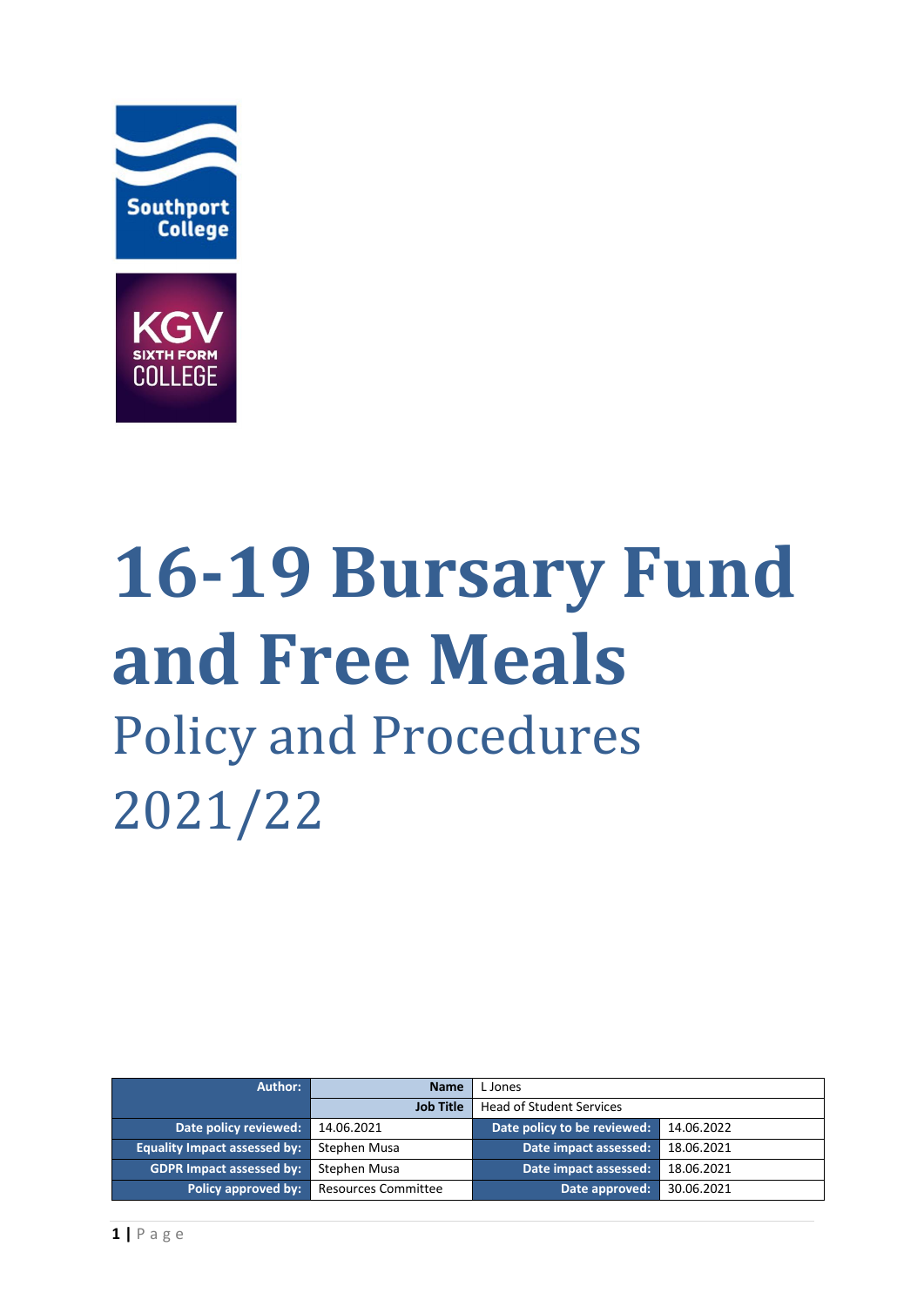## **Contents**

| $\mathbf{1}$ . |     |  |  |
|----------------|-----|--|--|
| 2.             |     |  |  |
|                | 2.1 |  |  |
|                | 2.2 |  |  |
|                | 2.3 |  |  |
| 3.             |     |  |  |
| 4.             |     |  |  |
| 5.             |     |  |  |
| 6.             |     |  |  |
| 7.             |     |  |  |
| 8.             |     |  |  |
| 9.             |     |  |  |
| 10.            |     |  |  |
| 11.            |     |  |  |
| 12.            |     |  |  |
| 13.            |     |  |  |
| 14.            |     |  |  |
| 15.            |     |  |  |
| 16.            |     |  |  |
| 17.            |     |  |  |
|                |     |  |  |

## <span id="page-1-0"></span>**1. Policy Statement**

The College is committed to distributing the 16-19 Bursary Fund in a fair and consistent way in line with Education and Skills Funding Authority (ESFA) guidance. Funding will be used to help support those young people who face the greatest barriers to continuing in education or training.

## <span id="page-1-1"></span>2. ESFA - 16-19 Bursary Fund

The 16-19 Bursary fund is split into three elements:

- o Bursaries for Defined Vulnerable Groups of up to £1200
- **Free Meals**  $\circ$
- O Discretionary Bursary

If a student's circumstances change during the year the 16-19 bursary can be awarded on a pro-rata basis.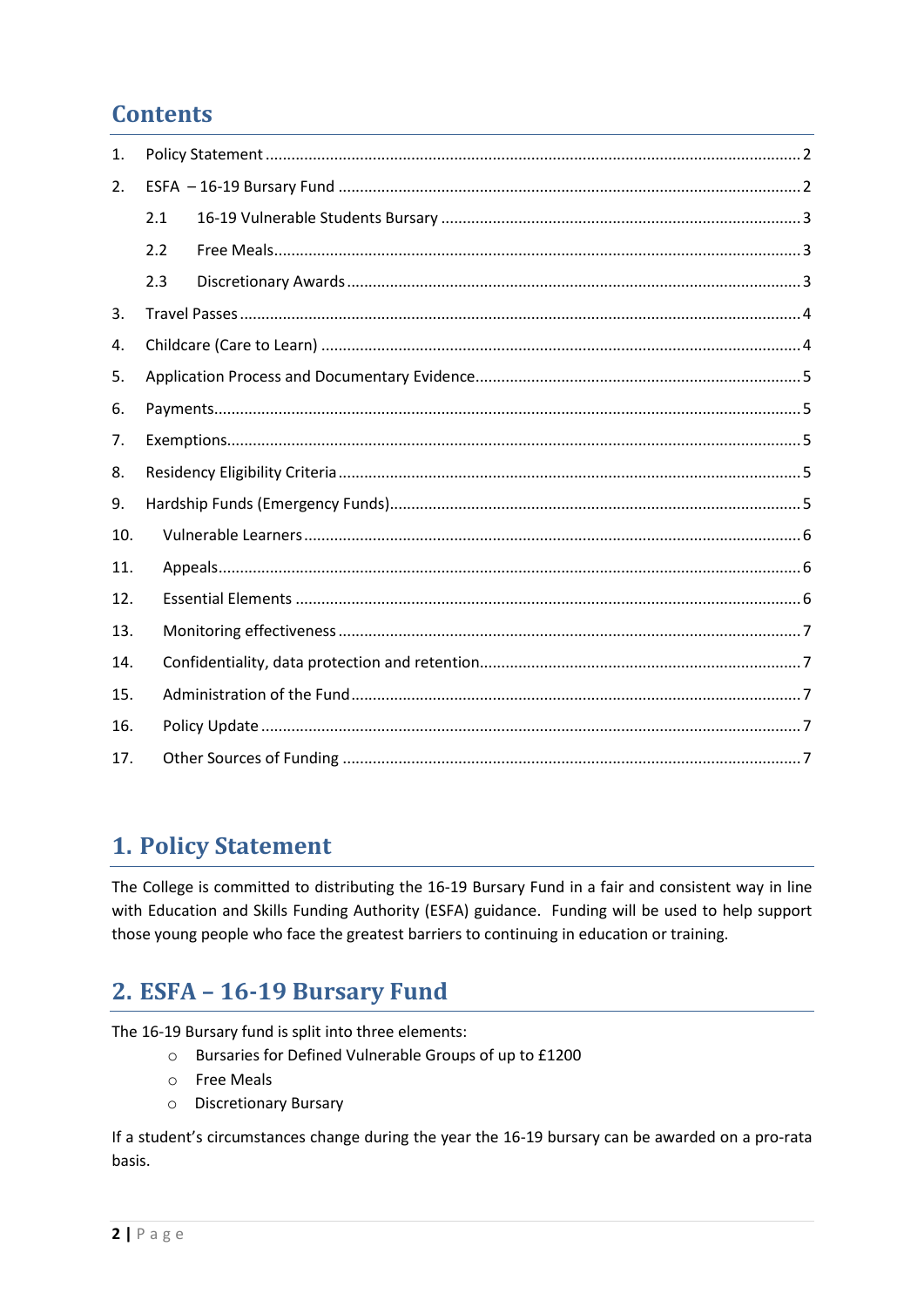## <span id="page-2-0"></span>**2.1 16-19 Defined Vulnerable Groups Bursary**

Students who fall into the following categories are eligible for support up to a maximum of £1,200. This can be made up of financial support, bus passes, funds for kits / uniforms and for compulsory trips. To qualify students must be under 19 on the  $31<sup>st</sup>$  August 2021 and be on a study programme at the College. In addition they must fall into one of the following groups;

- Young people in care, care leavers
- Young People in receipt of income support (or Universal Credit)
- Disabled young people in receipt of Employment Support Allowance who also receive Disability Living Allowance (or Personal Independence Payments)

#### <span id="page-2-1"></span>**2.2 Free Meals**

Students must be aged between 16 and 18 on 31<sup>st</sup> August 2021 to be eligible for a free meal in the 2021 to 2022 academic year. Students who turn 19 during their course remain eligible for free meals until the end of the academic year in which they turn 19 or to their end of course, whichever is sooner.

Students in receipt of or having parents who are in receipt of, one or more of the following benefits may be eligible:

- Income support
- Income based Jobseekers Allowance
- Income related Employment and Support Allowance (ESA)
- Support under the VI of the Immigration and Asylum Act 1999
- The guarantee element of State Pension Credit
- Child Tax Credit **(provided they are not entitled to Working Tax Credit)** and have an annual gross income of no more than £16,190 as assessed by HRMC
- Working Tax Credit\* run-on paid 4 weeks after you stop qualifying for Working Tax Credit.
- Universal Credit with net earnings not exceeding the equivalent of £7,400 pa

Students aged 19-24 who are subject to an Education Health and Care Plan (EHCP) are entitled to a free meal while attending their provision if they meet the eligibility criteria.

Students aged over 19 who are continuing on the same study programme (19+ continuers) are eligible for a free meal if they started before they turned 19, are eligible and all other scheme criteria is met.

Students in receipt of the £1200 bursary maybe entitled to Free Meals.

#### <span id="page-2-2"></span>**2.3 Discretionary Bursary**

For those students who do not meet the eligibility criteria above, but are facing financial hardship, they will be able to apply to the discretionary fund for help towards funds for kits / uniforms, compulsory trips, University trips, UCAS fees, DBS (including portable DBS costs) and other course related costs including support for distance learning, to a maximum of £750. Students will need to provide evidence to support their request e.g. College order forms for kits, signed book lists from course tutors.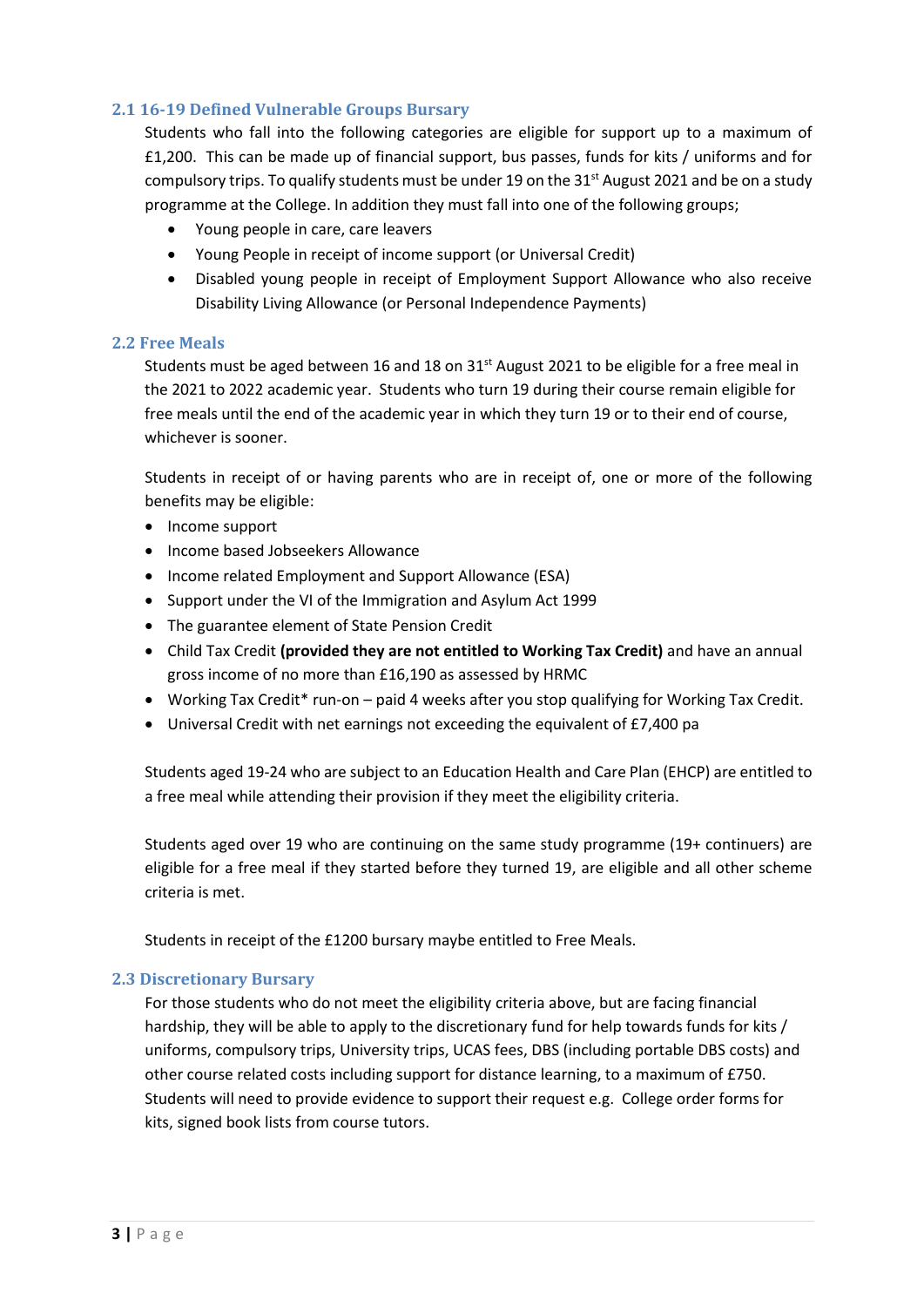To qualify students must be under 19 on the 31<sup>st</sup> August 2021 and be on a study programme at Southport College. Students must have a household income of less than £35,000 as assessed by HMRC, or the family must be in receipt of a means-tested benefit.

For students who do not meet these criteria but are facing financial hardship they will need to have a meeting with an advisor to discuss their individual circumstances. In these circumstances awards will be made at the discretion of the Head of Student Services.

For both elements of the fund students cannot apply for funding towards the following:

- o Fees for replacement passes and parking
- o Leisure classes
- o Students cannot double claim funding e.g. childcare fees
- o Travel (with the exception of those listed below)

All students aged 19 or over who have an Education, Health and Care Plan (EHCP) are eligible to apply for discretionary bursary funding if all other scheme criteria are met.

Students aged over 19 who are continuing on the same study programme (19+ continuers) if they started before they turned 19 are eligible if they meet all other scheme criteria.

## <span id="page-3-0"></span>**3. Travel Passes**

For those who live more than 1 mile but less than 3 away from College and whose household income is less than £35,000 or in receipt of a means tested benefit this will be funded from the Bursary Fund.

For those students who live over 3 miles but whose household income is above the threshold above and are not in receipt of means tested benefits, for 2021/22 College will subsidise the cost of the most cost effective travel pass available.

For those students in receipt of the £1,200 bursary, part of their award will be used to cover the full cost of the pass.

Distances must be the shortest walking distance, measured by Google maps

For full time students who live outside of the areas where passes are available the College operates subsidised travel costs fund for students.

**For full details of College Travel Passes and Travel Fund please see 'Travel Passes & Funds – Policy and Procedures'.**

# <span id="page-3-1"></span>**4. Childcare (Care to Learn)**

The 16-19 Bursary fund and Discretionary awards cannot be used to fund childcare. Students under the age of 20 on the day their course starts, should apply for funding through Care to Learn. The fund can help support childcare costs whilst studying or on placement, childcare travel costs and fees to retain childcare places during half terms. Students can be supported through the application process by the Student Information Team.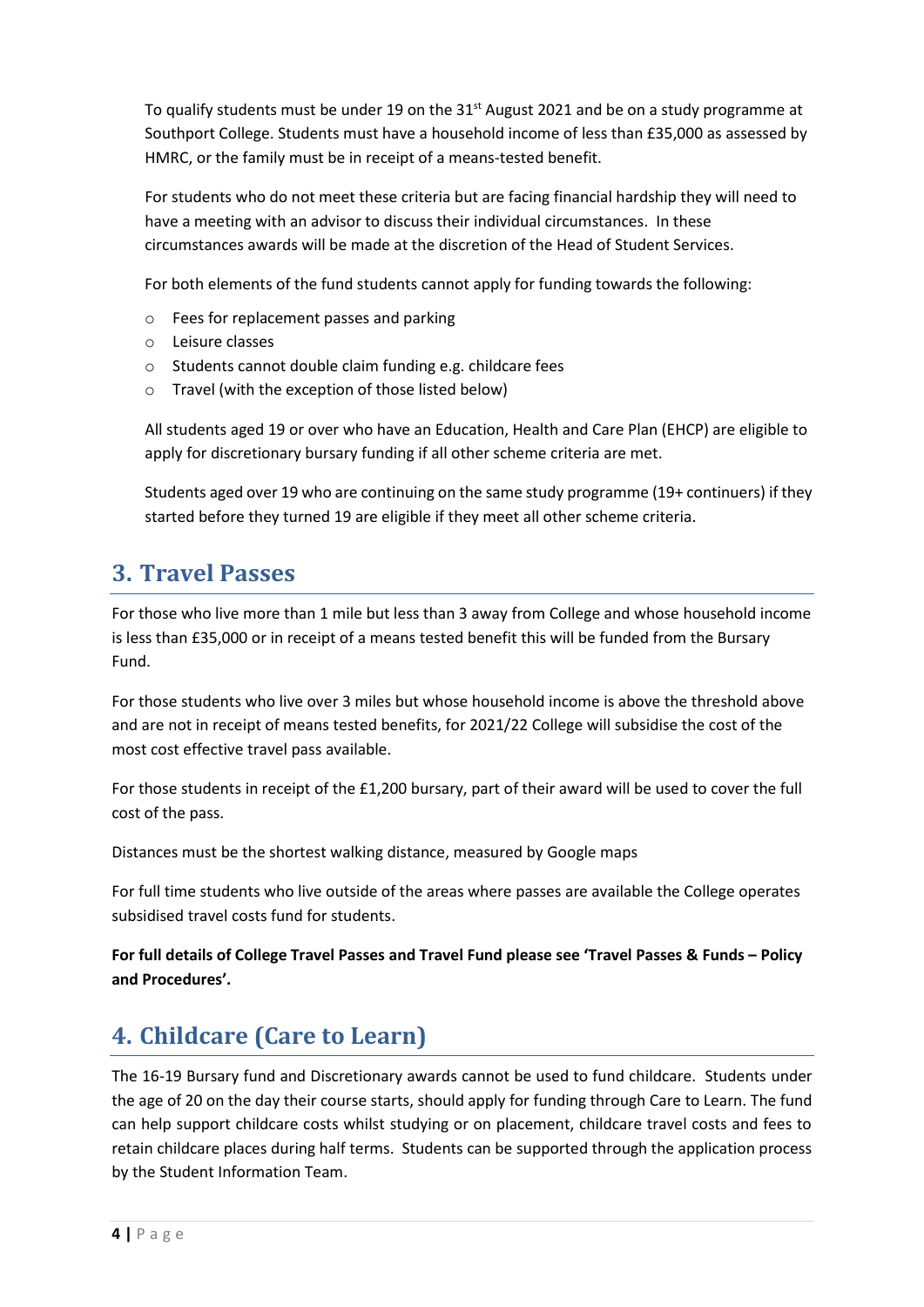# <span id="page-4-0"></span>**5. Application Process and Documentary Evidence**

The application process for funds will be open from  $w/c$  5<sup>th</sup> July 2021 and until such time as funds be used up. All applications will be considered based on the funding available.

## Pay My Student

For both aspects of 16-19 funding, including applications for travel passes, students must complete an application using the on line student support bursary service, Pay My Student. Documentary evidence is required to make an assessment of income and / or identification of being in a priority group (as laid down in the ESFA guidance). This could be pay slips, P60, proof of earning for selfemployment, bank statements, Tax Credit Award Notice, Universal Credit monthly statement, proof of benefits (letters from DWP / Job Centre) this list not exhaustive. In the case of young people in care/care leavers they will need a letter of confirmation from the local authority.

The 'application date' will be the date the completed form is received along with all relevant documentation.

## <span id="page-4-1"></span>**6. Payments**

Each request for financial support will be assessed individually. For students eligible for the 16-19 Vulnerable Students Bursary, requests for travel passes, kits / uniforms, statutory free meals and trips will be assessed first.

## <span id="page-4-2"></span>7. Exemptions

Students in the following categories are not eligible for 16-19 bursaries or discretionary awards:

- Young people on Higher Education Courses
- Young people on Waged Apprenticeships
- Young people in prison or a young offender institution or who have been released on temporary licence e.g. day release

## <span id="page-4-3"></span>**7. Residency Eligibility Criteria**

Young people must satisfy the residency criteria as set out in the ESFA 2020/21: Funding Regulations for post 16 provision. This document can be downloaded from the EFA website.

## <span id="page-4-4"></span>**8. Hardship Funds (Emergency Funds)**

Hardship funds are one off payments for students who are facing extreme crisis e.g. Homelessness, sudden change in domestic circumstances and need for food, travel, clothing (this list is not exhaustive). These funds are primarily allocated by the Head of Student Services /Advice & Guidance Officer to enable any other necessary support to be accessed/arranged. Any student receiving support from this fund must also be immediately referred to the Welfare and Safeguarding team to ensure all of their needs are being addressed.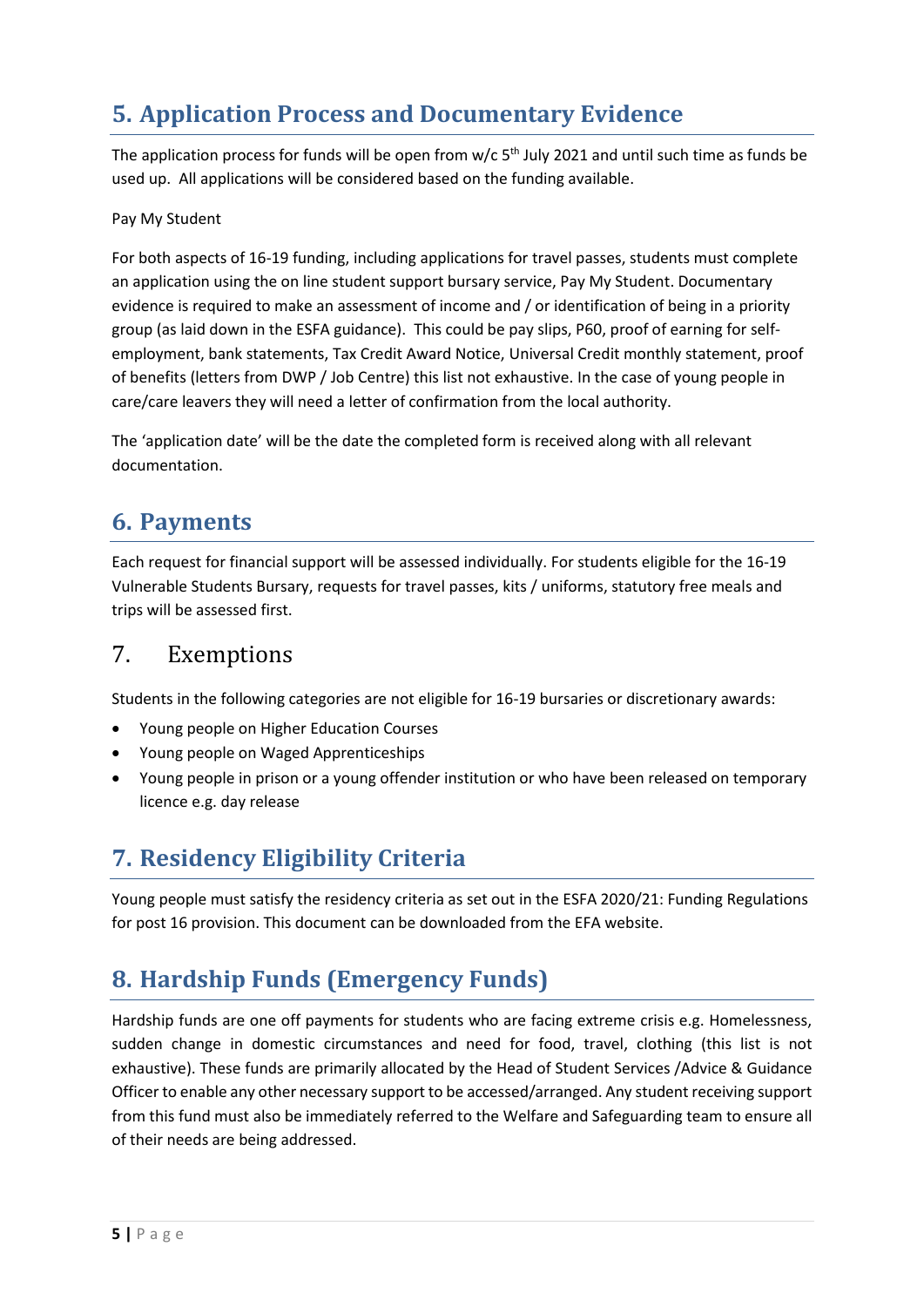# <span id="page-5-0"></span>**9. Vulnerable Learners**

Students who are identified as Vulnerable Learners should direct any requests regarding funding to the Head of Student Services (or in their absence to a member of the Safeguarding Team). Allocations are tailored to individual needs. In some cases carers and social workers are involved in establishing the most appropriate way of getting the funding to the young person in conjunction with the Safeguarding Officers and/or Head of Student Services.

## <span id="page-5-1"></span>**10. Appeals**

Any student, who is dissatisfied with the decision made regarding the allocation of funds, may appeal in writing to the Head of Student Services within 15 term time days of receipt of letter.

The Appeals Panel will be made of a member of the Senior Leadership Team and 2 managers.

The Head of Student Services or Student Finance Administrator will present the information to the panel.

The student will be informed of the decision of the Panel within 10 term time days of receipt of the letter of appeal.

## <span id="page-5-2"></span>**11. Essential Elements**

This policy and procedures will operate as a transparent, consistent system, with clear criteria for eligibility, allowing funds to be targeted at those students in financial hardship within the EFA guidelines. This is ensured by:

- Procedures / guidelines for staff, updated annually
- Staff training and development meetings

A variety of methods will be used to publicise the availability of funds, including the application procedure and appeals procedure. These include;

- Financial information booklet updated annually, available on line and within the Student Information Centre
- Admissions correspondence
- Information from admissions tutors at interview
- Information at the point of enrolment
- Information at Induction
- Internal advertising of funds
- College web pages
- VLE Moodle

To ensure all information is correct the Student Funding Administrator will link with tutors and view Pro monitor comments to;

- Poor attendance by students without a valid reason can result in funding being withdrawn / reduced
- Head of Faculty/Curriculum Leader to provide the Advice and Guidance Officer with standard kit lists / compulsory trip costs / materials and equipment lists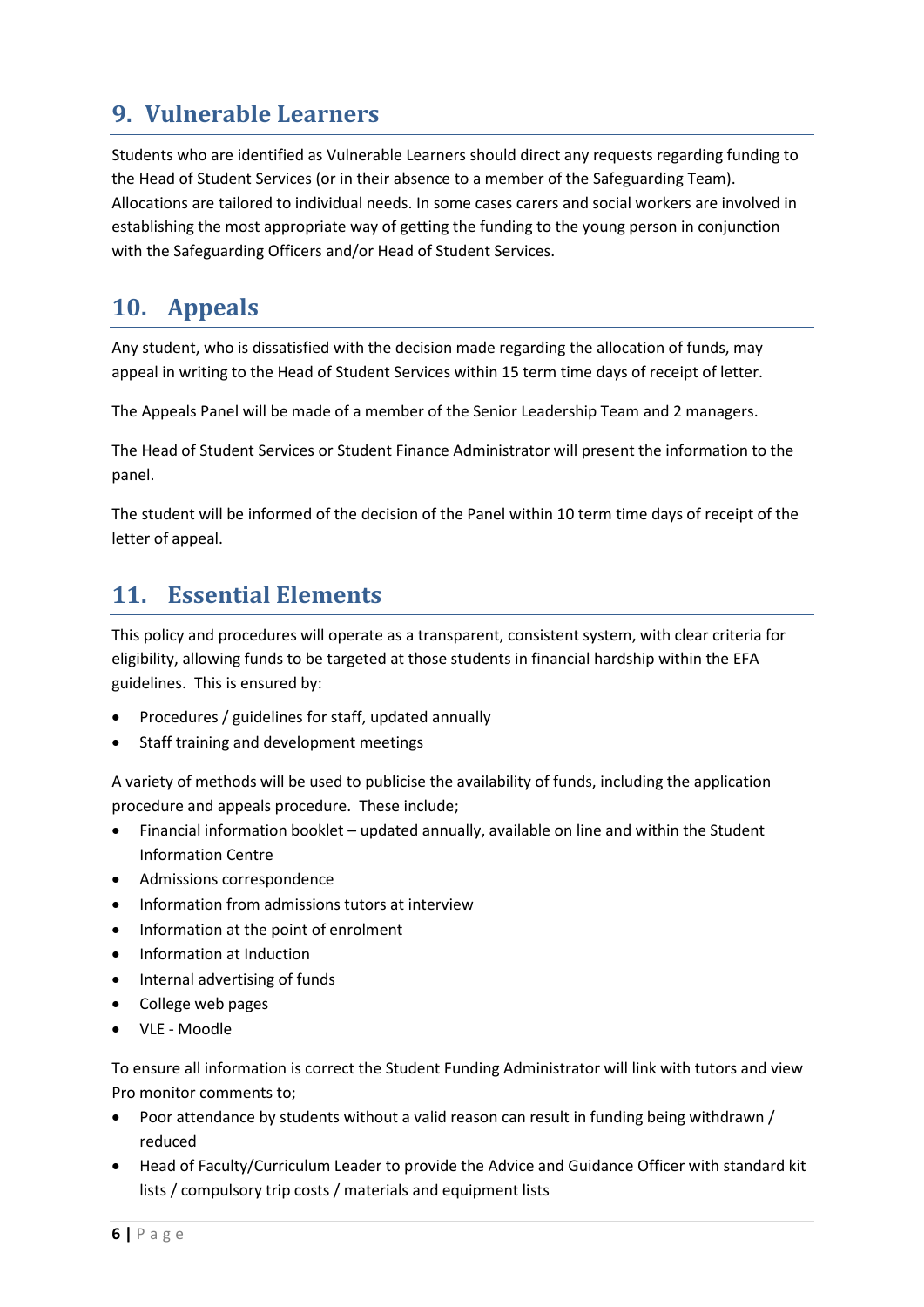Tutors to email the agreement of additional funding to the Advice and Guidance Officer for standard items i.e. individual kits items, course books

## <span id="page-6-0"></span>**12. Monitoring effectiveness**

Monthly updates will be provided to the Senior Leadership Team. An annual report to CET, Corporation and Equality and Diversity Committee will report on funds spent and identify links between financial support and retention and achievement.

Where additional funds become available part way though a year, the policy will be reviewed to ensure the available funds are targeted appropriately.

## <span id="page-6-1"></span>**13. Confidentiality, data protection and retention**

All personal and sensitive information will be managed in accordance with the Data Protection Act 1998 and the Common Law Duty of Confidentiality.

The Data Protection Act and General Data Protection Regulations (GDPR) are not only restrictions on disclosure of information about the College, they are bound by a common law duty of confidentiality. This duty prevents the College from releasing information about students or other stakeholders, without their consent. This duty applies to manual records as well as information held on computers.

Information which must be treated as confidential includes the names and addresses of students and any other information about them which is not publicly known, i.e. "personal data". Accordingly, to ensure that the College does not breach its duty, no information, even if it only exists in printed form, should be disclosed unless all the relevant procedures have been followed.

All documents are held for the assessment of eligibility to the fund and audit purposes only. All information will be stored securely and treated sensitively. All documents will be kept by the College for 6 years.

## <span id="page-6-2"></span>**14. Administration of the Fund**

<span id="page-6-3"></span>Administration of the fund is capped at 5% of the value of the spend.

## **15. Policy Update**

The procedures will be reviewed annually in line with the release of the ESFA Guidance and are the responsibility of the Head of Student Services.

## <span id="page-6-4"></span>**16. Other Sources of Funding**

The College operates or has links to a number of other sources of funding. For further details of any of the funds listed below please contact the Student Information Centre.

- **•** Travel Passes & Funds Policy and Procedures
- Hardship Fund